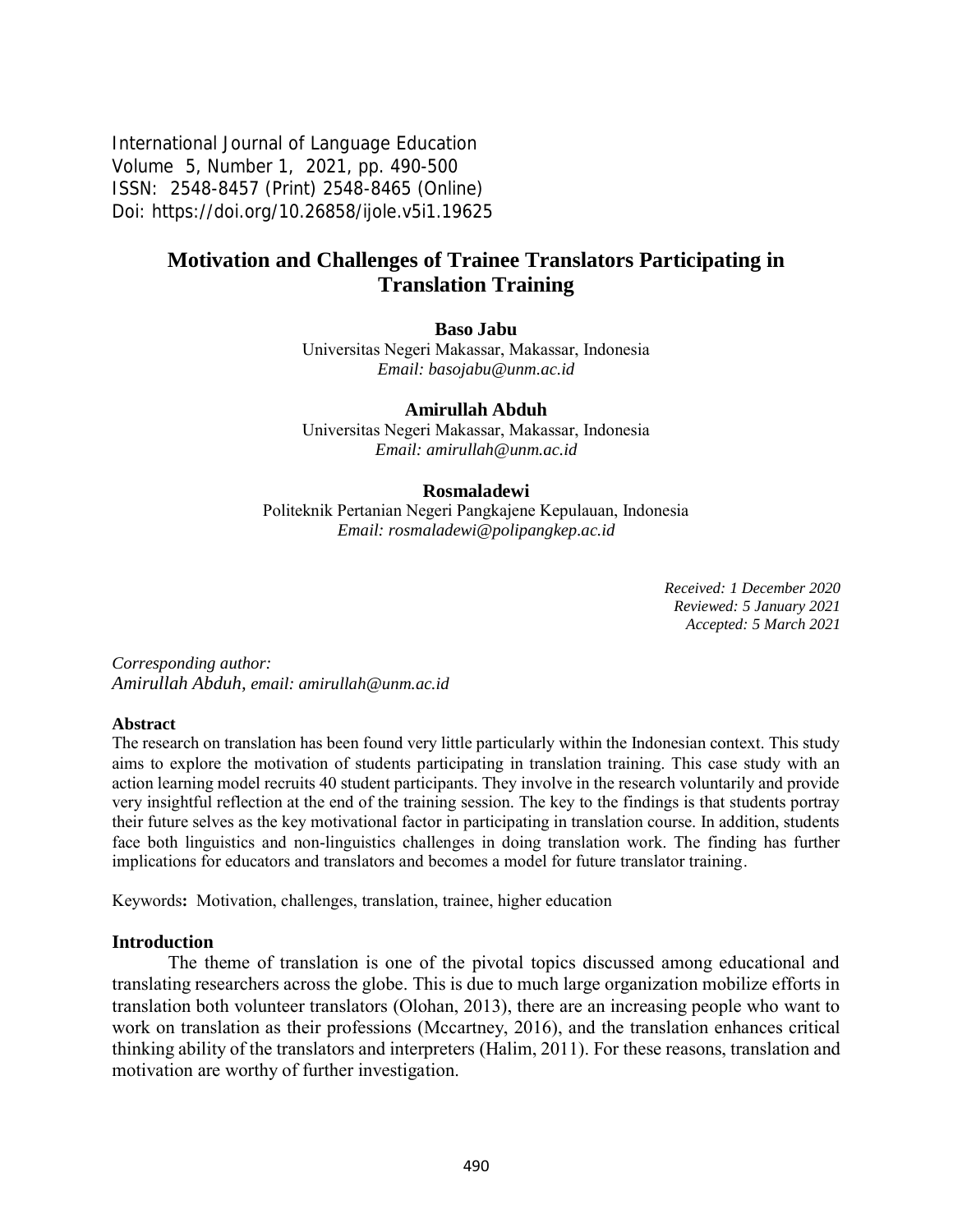Globally, we have noted several relevant previous studies that inform this research: motivation and volunteering translation in Russian contexts (Olohan, 2013), motivation in technical translation (Tarasova, Kradetskaya, & Kudlay, 2015), interpreters trainees 'motivation (Wu, 2016), agency and translation (Abdolmaleki, Tavakoli, & Ketabi, 2018), and motivation in translation learning (Liu & Yu, 2019). These studies have covered motivation in translation in different contexts excluding the Indonesian setting.

In Indonesia, studies on translation have developed a fair bit and mostly focus on the translation of literary works. For example: exploring the degree of equivalence of English-Indonesian translation from an English novel (Nafisah, Hartono, & Yuliasri, 2018) and translation strategies from Indonesian into English (Rosa, Amri, & Zainil, 2020). From these studies, it shows a few studies on translation. As a consequence, very little information about translation including motivation and benefit of translation for students is found in academia globally. Therefore, this research is significant to fill this gap because it provides fresh shed light on the theme of translation within the Indonesian contexts. Specifically, the study addresses two main questions: Why do you participate in translation training? and what are the challenges of doing the translation?

#### **Translation and motivation**

The translation is simply the process of transferring meaning from one language (source language) to other languages (target languages). Specifically, Newmark (1998, p. 5) translation is "rendering the meaning of a text into another language in the way that the author intended the text". This definition means translation purely conveying the meaning in the target language. Several previous studies indicate that to produce a high quality translation, a translator needs to pay attention to several important aspects, which are style and technique of translation. For example, Rohana, Santos, and Djatmika (2017) state that style and technique of translation provide the basic information in translator in determining word choices, phrases, and sentence-style. Besides, Pardede (2007) comment that the technique of translation can help the translator save their time, because by understanding the technique of translation assist the translator in determining the keywords and key message of translation. To perform better translation, a translator is heavily influenced by motivation. Motivation refers to the concept of future selves. It is related to the ideal position of an individual for the future (Dörnyei & Chan, 2013). Thus, this concept of motivation informs this research.

A study by Olohan (2013) on understanding the motivation of volunteering translation via volunteering website. Olohan raised the question: "Why do you translate"? (p.1) to gather more than 30.000 chunks from 8000 volunteer translators. The study concludes that a volunteer translator's motivation covers the desire to share knowledge, personal sense of satisfaction, wish to be a part larger community, and part of continuous learning. The research recommends that the theme of volunteering research expands the debates on translation and interpreting and stimulates further study on the sociological, economic, and psychological impacts of the translation.

Tarasova et al. (2015) conducted a study on the motivational roles in learning technical translation for postgraduate students in the Russian setting. They identify that both psychological and pedagogical factors influence students taking the course of technical translation. The findings also indicate that masters students are highly motivated to take the course because the majority of them may use English, particularly translation in their future career. They suggest that various teaching methodologies of translation can bolster students to master translation skills, despite the implementation is within a limited time.

In a Chinese context, Wu (2016) conducted an exploratory study on 40 postgraduate students who take the Master of Translation Course. Using the mixed-method design, the research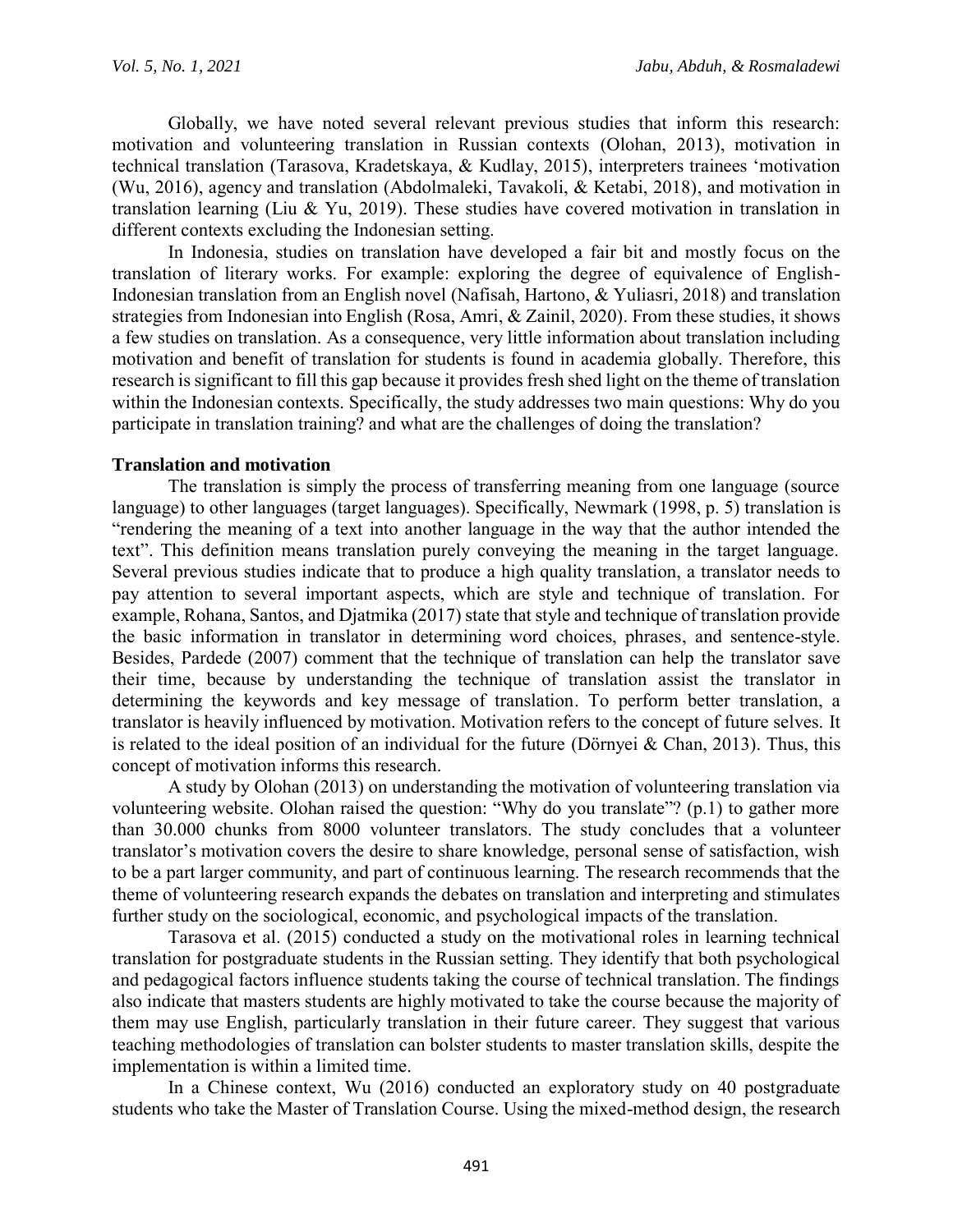shows that multi-dimensional factors affecting (de) motivation of trainees including self-domain, peer domain, trainers, and institutional influence. These factors trigger trainees to take the Master of Translation Course and affect their performance on the course. Similarly in a recent study, Liu & Yu (2019) investigated factors affecting translation learning in the Chinese university context: self-concept, curricula, and the load of coursework. Both studies have significant pedagogical implication in a way that the teaching and learning within the classroom context and the limited the duration of the translation course needs to be addressed properly to produce good interpreters.

In Iran, Abdolmaleki et al. (2018) explored the online non-professional translation phenomenon. Using the theoretical concept of agency, this study identified that the community of non-professional translator within the Iranian context have a high willingness to translate, despite their ability to translate is limited. Also, the mechanism of decision making non-professional translators of using certain words in translation has slightly different from professional ones. Specifically, some individual translators are motivated by the willingness to share the contents that are available online.

From the reviews, it appears that several seminal studies have indicated the importance of motivation in translation and interpreting. Thus, motivation in translation has dynamics and multidimensional aspects ranging from future selves (self-concept) to economics and social motives. Since many researchers recommend a further study of translation within different contexts (Olohan, 2013; (Liu & Yu, 2019), this study aim to fill the absence of international publication of translation project within the Indonesian context.

## **Research method**

The design of this study is a case study with action learning (Widodo  $& Rozak, 2016$ ). This type of research is conducted over four months with 40 participants. This action learning follows several procedures:

- a. Participants in this study are sent an invitation to participate in the study.
- b. Participants return the voluntary expression form to the researchers.
- c. Participants follow the training session provided by researchers.
- d. Upon the completion of the training, participants are requested to fill their reflection and their reasons for participation in translation training.
- e. The key reasons and reflection of the participants are reported in this study.

After the translation training, students in this study were asked to fill the online questionnaire containing 15 questions. The questionnaires are divided into major sections: section one refers to the background information of the participants, and section two relates to the main questions. The main questionnaire section used a Likert scale design. The Likert scale design contains two types of questions: closed questions for quantitative measurement and open-ended questions for the qualitative segment. To ensure the validity of the questionnaire, it has been reviewed and validated by peer-researchers (Pandey & Pandey, 2015) to ensure clarity and avoid confusion (Neville, 2007).

The analysis of the data uses the systematic analysis procedures (Gall, Gall, & Borg, 2007). This type of analysis begins with reading and understanding the whole data, coding the whole data, placing them in the coded data, placing them in the matrix, and identifying key categories among sub-themes. The presentation of the findings use A1 (participant number 1), A2 (participant number 2), and follow A3 consecutively. The findings are presented in two columns: participants in the left column and their extracts in the right column.

## **Finding and discussion**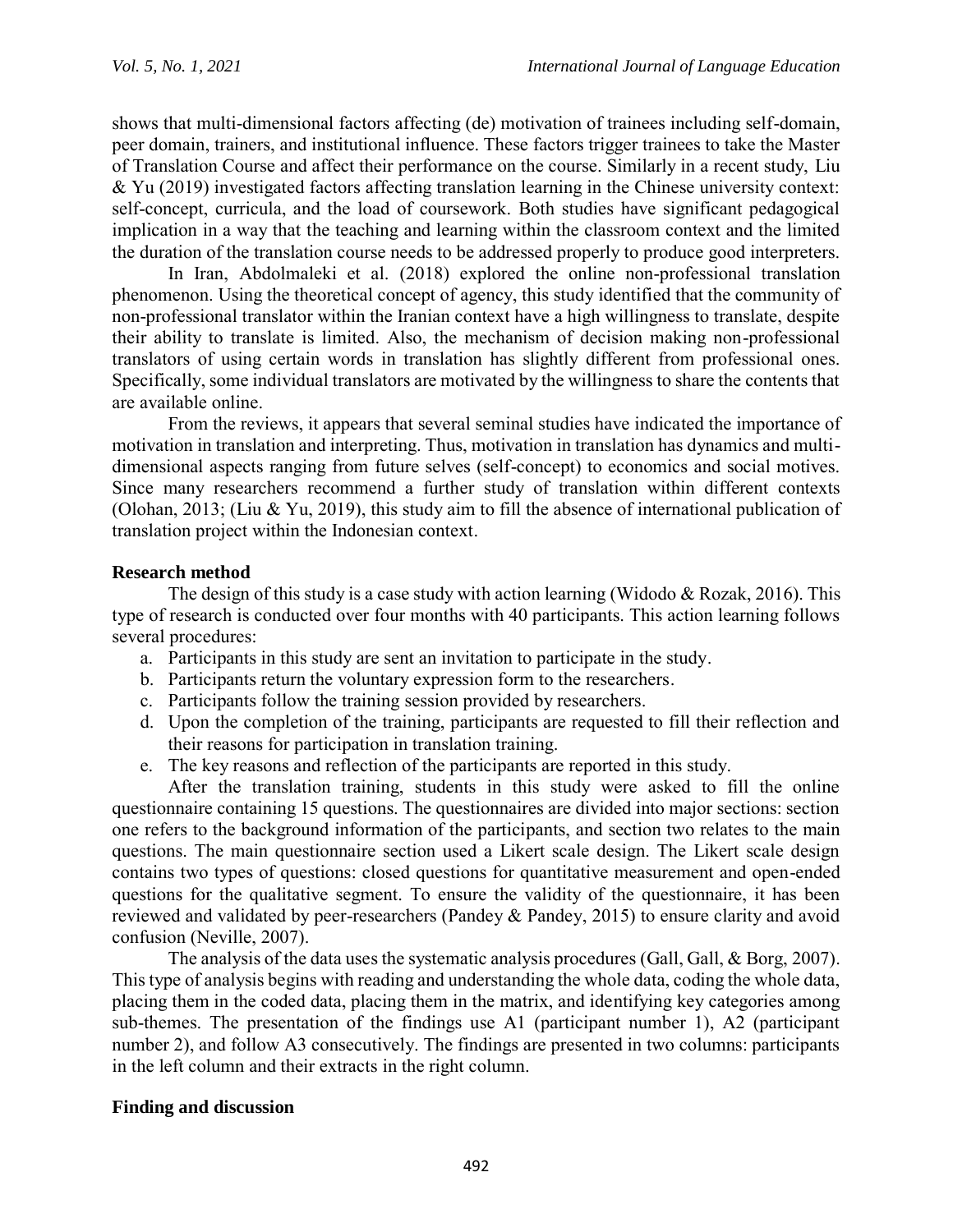**Motivation** 

Students' motivation for volunteering translation training can be grouped into five categories: a) enhancing different ranges of English skills; b) understanding the process of translation; c) becoming a profession; d) gaining new knowledge and cross-cultural understanding, and e) deciphering the meaning of texts. The descriptive percentage of students' motivation in joining translation training in Figure 1 as follows.



Figure 1. Students' motivation in joining translation training

It can be seen from Figure 1 that the highest percentage of students joining the translation training is to improve their English language skills following understanding the process of translation. The profession of translator or interpreter is the medium level, above gaining new knowledge and understanding the meanings of the translated texts.

## *Enhancing different ranges of English skills*

Participating in translation training can improve students' knowledge and skills in English covering vocabulary, grammar, reading, and writing skills. For instance, students inspire to master different levels of vocabulary and improve their reading skills as a result of joining and practicing translation. They believe that participating in translation opens up avenues for high levels of lexis mastery:

| Participants<br>A2<br>A7 | Extracts<br>I won't add my vocabulary<br>I think, I joining translation because I want to improve and additional my                    |
|--------------------------|----------------------------------------------------------------------------------------------------------------------------------------|
|                          | vocabulary and grammar                                                                                                                 |
| A6                       | To improve my English skill                                                                                                            |
| A11                      | I just want to improve my vocabulary                                                                                                   |
| A23                      | To improve my writing and reading skills                                                                                               |
| A29                      | Yes, because I need to master many words with translation courses.                                                                     |
| A <sub>31</sub>          | It is only to improve my English.                                                                                                      |
| A38                      | The fact that joining translation can improve our vocabulary, so my motivation<br>for joining translation is to improve my vocabulary. |
| A37                      | Translation can improve language                                                                                                       |
| A40                      | To improve my writing story, learn how to use some words in context                                                                    |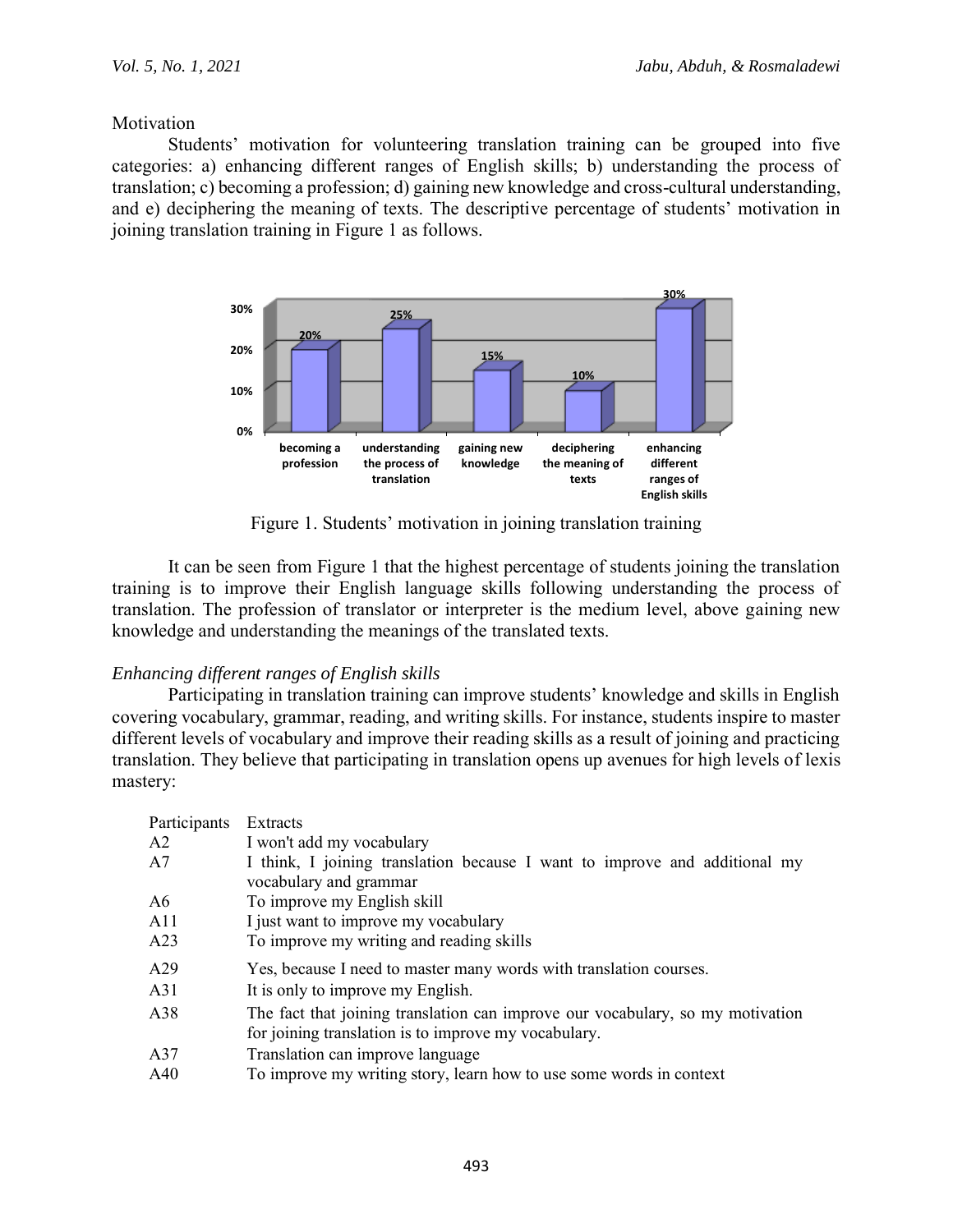Besides, from Extract above, students indicate their motivation to act voluntarily in translation training due to the imitation of the use of certain words into good writing. As it is expressed specifically by participants A23  $\&$  A40 above that a student can learn how to use some words into the real contexts. Therefore, the role of translation can improve students understanding of some aspects of English. The findings reflect more the self-concept, which we borrow the term of "ideal selves" (Dörnyei & Chan, 2013, p. 438), making the benefits of learning for their selves. Furthermore, the motivation to master different skills through translation reflects more personal effort and intrinsic psychological motivation (Abdolmaleki et al., 2018). This motivation leads to the development of professional profession (Abduh, Rosmaladewi, & Basri, 2018; Rosmaladewi & Abduh, 2017; Rosmaladewi, Abduh, & Basri, 2020) There is an opportunity for them to reflect on their learning, language competence, and translation performance.

## *Becoming a profession*

Translation training can trigger students to portray their ideal future selves. Nearly a quarter of student participants inspires to be a translator or an interpreter. The reasons are that they have learned skills and knowledge of translation. Student participant indicates their future selves:

| Participants   | Extracts                                                                      |
|----------------|-------------------------------------------------------------------------------|
| A12            | Yes, I want to be a translator because it requires unique skills.             |
| A15            | To get experience in translation, so it can be my future profession           |
| A <sub>3</sub> | To be a good lecturer and translator, to translate foreign books              |
| A16            | I want to be a lecturer or teacher who has any knowledge about<br>translation |
|                |                                                                               |
| A10            | I want to be professional translators so I can help others                    |
| A39            | I want to be a translator to share my translation product                     |
| A5             | I want to be a translator especially for the president                        |

Becoming a translator is an important profession within the Indonesian context since a large number of institutions both public and private employ translators in their offices in dealing with public and legal documents translation and handling international relations affairs. The findings mean that there is an ideal wish of participants joining the translation training. Dörnyei  $\&$ Chan (2013) suggest that there is a desire or wish to achieve ideal future selves. Participants in this study have their future sense and imaginary portraits about the outcome of the training. Therefore, their inner psychological motivation can avoid the desire to leave the profession (Mccartney, 2016) when they are on their profession of translator and interpreter.

### *Understanding the process of translation*

It is interesting to note that the tendency of 25% of the students participating in translation training is to improve their knowledge and skill in translation. It is understandably important because students require translation skills and the process of translation to transfer meaning from English into Indonesian or vice versa from Indonesian into English accurately, naturally and clearly. Student participants note that:

| Participants Extracts |                                                                           |
|-----------------------|---------------------------------------------------------------------------|
| $\mathbf{A}1$         | I want to translate easily from one text for example from Indonesian into |
|                       | English or vice versal                                                    |
| A34                   | Yes, I want to be a good translator                                       |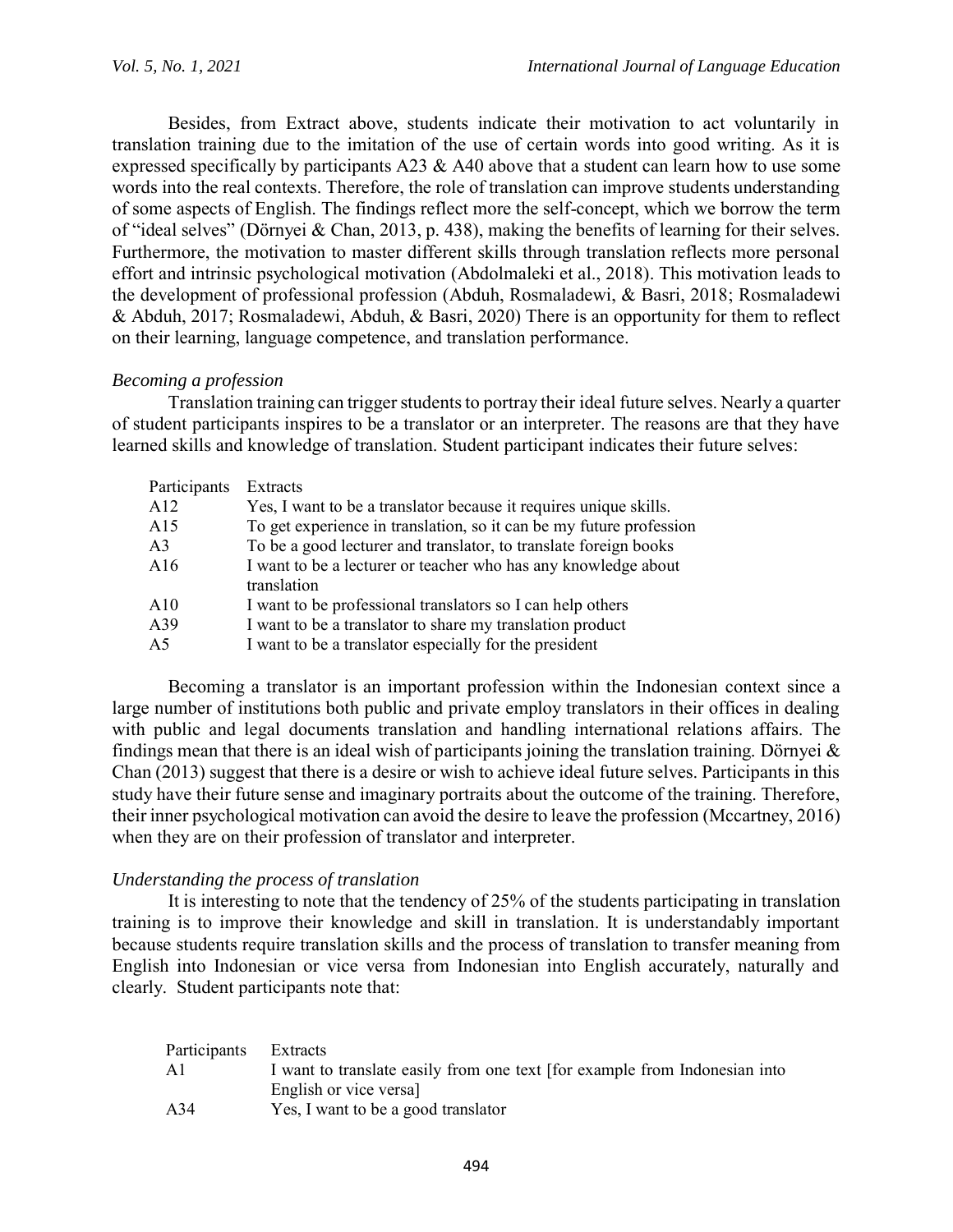| AA  | I want to translate books. I love reading and I have a lot of favorite writers<br>that have books in English, two of them are Stephen King and Edgar Allan<br>Poe. One of my dreams is to translate their books. That is why I am joining<br>translation. |
|-----|-----------------------------------------------------------------------------------------------------------------------------------------------------------------------------------------------------------------------------------------------------------|
| A9  | To know how to translate without a dictionary                                                                                                                                                                                                             |
| A13 | I am happy if I can translate words or sentences.                                                                                                                                                                                                         |
|     |                                                                                                                                                                                                                                                           |
| A24 | I think my language in translating from English to Indonesian sentences is<br>still feeling clumsy                                                                                                                                                        |
|     | I want to improve my skill in translation so I can know well about the                                                                                                                                                                                    |
| A26 | English language and speaking culture                                                                                                                                                                                                                     |
| A35 | To know how to translate properly and correctly                                                                                                                                                                                                           |
| A30 | I can translate some texts with the correct way                                                                                                                                                                                                           |
| A28 | I want to know more about another language and I want to improve my<br>knowledge about translation                                                                                                                                                        |

From Extracts above, student participants like A4 wish to be able to grasp the procedures of translation because they want to translate some literary works. Translating literary works such as novel and short story requires particular translating skills and knowledge in translation. The examples of literary books, Stephen King and Edgar Allan Poe are the two famous literary works. Understanding the mechanism of translating literary works is a highly essential knowledge for student participants. Such translation training can produce student participants psychologically and socially. Also, student participants like A26 desire to understand the translation procedure to translate cross-cultural issues.

This finding reflects the debate on whether the knowledge of the translation mechanism is important or not. Abdolmaleki et al. (2018) suggest that to be a professional translator requires the knowledge of translation, not like the practice of online non-professional translators in Iran. Knowledge of translation procedure is the fundamental weapon to become a good translator (Robinson, 2002). More importantly from this finding is that the implication of this study in which translation training can deliver the knowledge of different procedures of translation so that students have a strong basic capacity on translation.

### *Gaining new knowledge*

Student participants in the translation training are confident that they obtain new knowledge when they have translated texts from one language to another, in this case, from Indonesian into English and vice versa from English into the Indonesian language. They comment:

| Participants | Extracts                                                                                                                                             |
|--------------|------------------------------------------------------------------------------------------------------------------------------------------------------|
| A14          | To gain new knowledge such as knowledge of the world                                                                                                 |
| A36          | To improve my knowledge on general issues                                                                                                            |
| A8           | because I like the subject and I will learn about the subject more                                                                                   |
| A17          | To be able to speak with tourists, or people if I go around the world and<br>understand the meaning of what they are saying.                         |
| A25          | To learn a piece of new knowledge about vocabulary, how to translate<br>English to Indonesia, and is a programmed course.                            |
| A21          | I always watching TV and I don't know what is the language are they say,<br>so in this subject, I want to improve my skill be a good                 |
| A33          | Yes, I love watching dramas and movies and one of my dreams is to join<br>dramas or movies web, and then I will translate what they said in English. |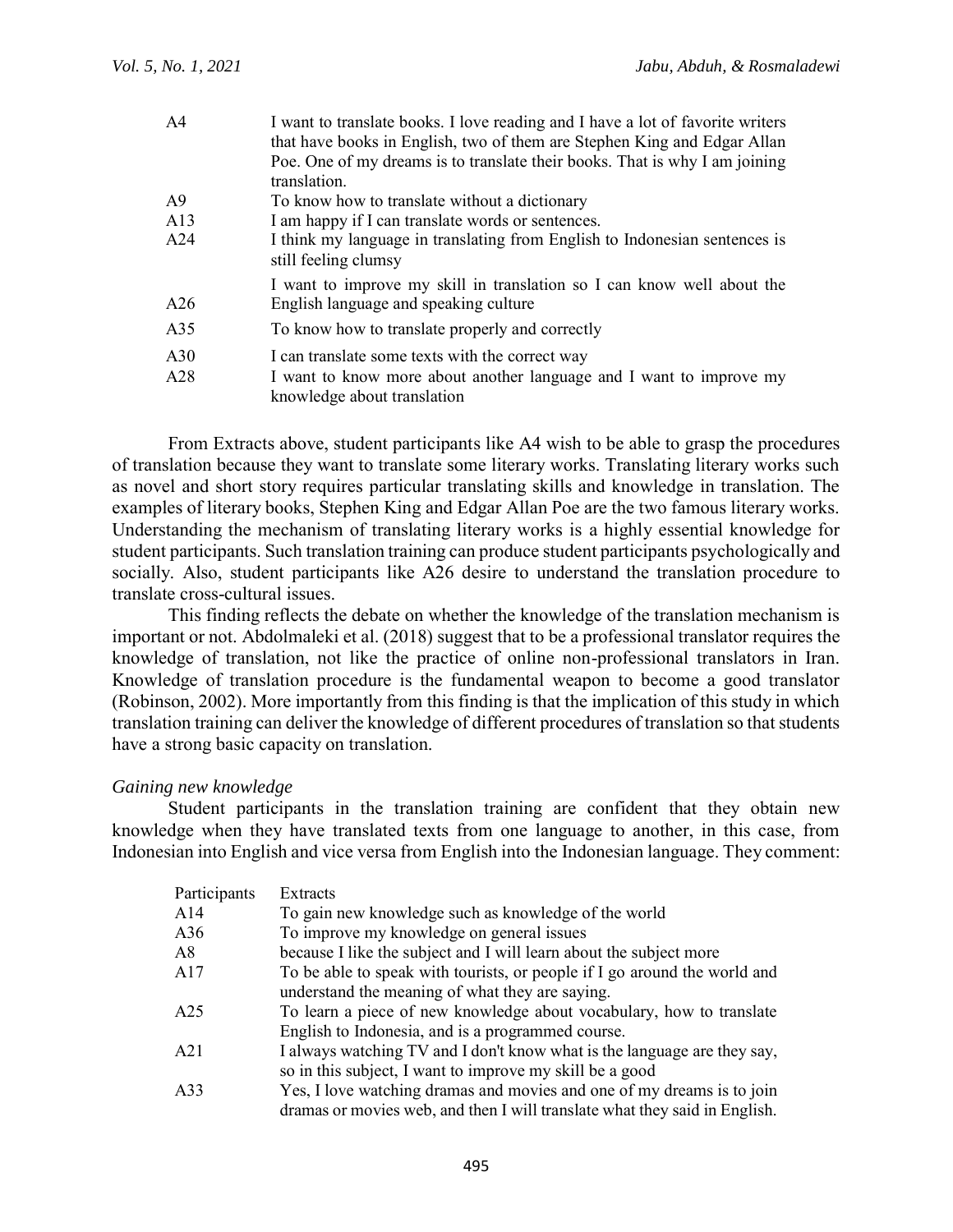Also, I love K-pop and I always think what if I become their translator if they come to Indonesia for the concert so I can meet my idols too.

Extracts above show the translation activity contributes to the development of translator trainee for example in student participants A17 and A33. A17 convinces that the translation helps him to learn the signs of the world and the knowledge of tourism so that he can visit some interesting tourism places in some parts of the world. Similarly, A33 indicates that she can improve her knowledge of movies and dramas so that she can translate the works into English.

It is noted that learning and doing the translation is also learning new general knowledge and other culture (Robinson, 2002) and leads to intercultural competence (Abduh & Rosmaladewi, 2018). The translation texts depict a certain culture and are often associated with the culture and multicultural issues (Shafa, Basri, Abduh, & Patak, 2020;Abduh, 2018). This provides new cultural learning for translators (Olohan, 2013) and opens up new future possibilities concerning translation.

### *Deciphering the meaning of texts*

Translating texts from English into Indonesian assists learners to grasp the natural meaning of some clue or expressions in the texts. The expressions of native speakers in the texts have certain purposes and outcomes so that translators need to work tactically to translate them accurately and clearly. The accuracy refers to the understanding of the meaning of the texts from grammatical contexts of the texts and the clarity relates to the meaning, which is based on the sense of the texts. Student participants comment:

| Participants | Extracts                                                                             |
|--------------|--------------------------------------------------------------------------------------|
| A18          | To be well understood what other people say and the meaning of texts too             |
| A19          | Just so I can get what other people say in their native language                     |
| A20          | because the translation can help to other people and can make people able to speak   |
|              | the language                                                                         |
| A22          | I am interesting about translation because I am like watching TV and I don't know    |
|              | what is the language are they say, so in this subject, I want to improve my skill be |
|              | a good [translator]                                                                  |
| A27          | Because I want to share the knowledge that I got and I understood                    |

Student participants like A18 and A22 have indicated that they participate in translation training to improve their translation skills in understanding the meaning of the texts. A18 particularly expresses his opinion on understanding the meaning of the texts that can either oral or written texts. The meaning of these findings relates to the content-driven text. Thus the contentdriven translation tends to gravitate toward linguistics in all its forms and descriptive translation studies (Robinson, 2002). The clue of certain texts brings a translator to decipher the key meaning of descriptive texts.

## Challenges

Trainee translators have expressed their concern about the challenges of performing the translation. Figure 2 depicts the challenges that translators trainee face in doing a translation.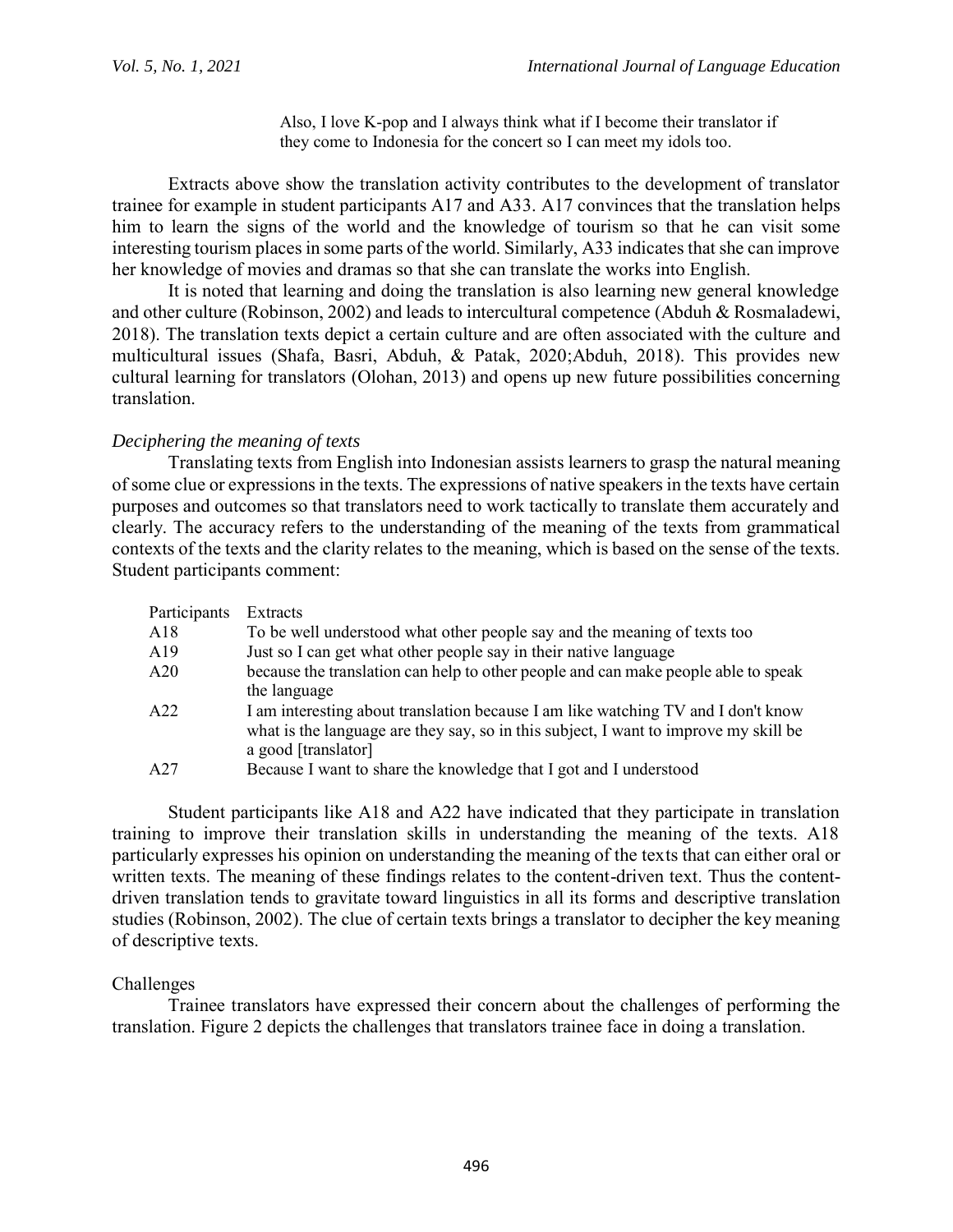

Figure 2. Challenges of the trainee in translation

Several themes related to the challenges the student participants face in doing translation: unfamiliar words and topics, words relating culture, multiple-meaning of a word, idioms, and slangs, and lack of translation and general knowledge.

The first main challenge that the majority of student participants face is finding the meaning of unfamiliar words. The unfamiliar words mean the vocabulary that is either highlevel lexis or the new terms that have been introduced into the English language context. Some participants expressed their concern: "Translating new words that are unfamiliar to us is challenging" (A1, A4, A5, A6, A7, A8, and A10). Besides, "We think the challenges are we find some new words for us, we cannot find them in the dictionary, that is an obstacle" (A18, A19, and A25).

Second, student participants find it hard to translate words that have multiple meanings. The reason is they are not familiar with the contexts of the word and the usage of the words. Participant A11: "it is hard to translate when words have too many meanings". Similarly, A13 indicates that: "It is difficult and confusing to translate one word or sentence that has much different meaning". The other participant said: "If I translate, I am confused for one word that has much meaning'' (A25). Moreover, Participant A24 said: "Usually I only know one meaning of a word, however in facts, that lexicon has more than one meaning so it is quite difficult for me to performing translation work"'.

Third, Student participants face difficulty in translation words or expressions relates to particular cultural themes. The reason is that they have limited background knowledge of the culture they translate. Translator trainees' comment is: "We must compare the meaning of that word with the other words. And sometimes, we found a word that contains a culture. We search for the meaning on the internet but we didn't find it. Then after analyzing that word, we know it as a culture, we don't have to translate it (A21); and "Sometimes It's hard to translate the word based on its real meaning or context (A23).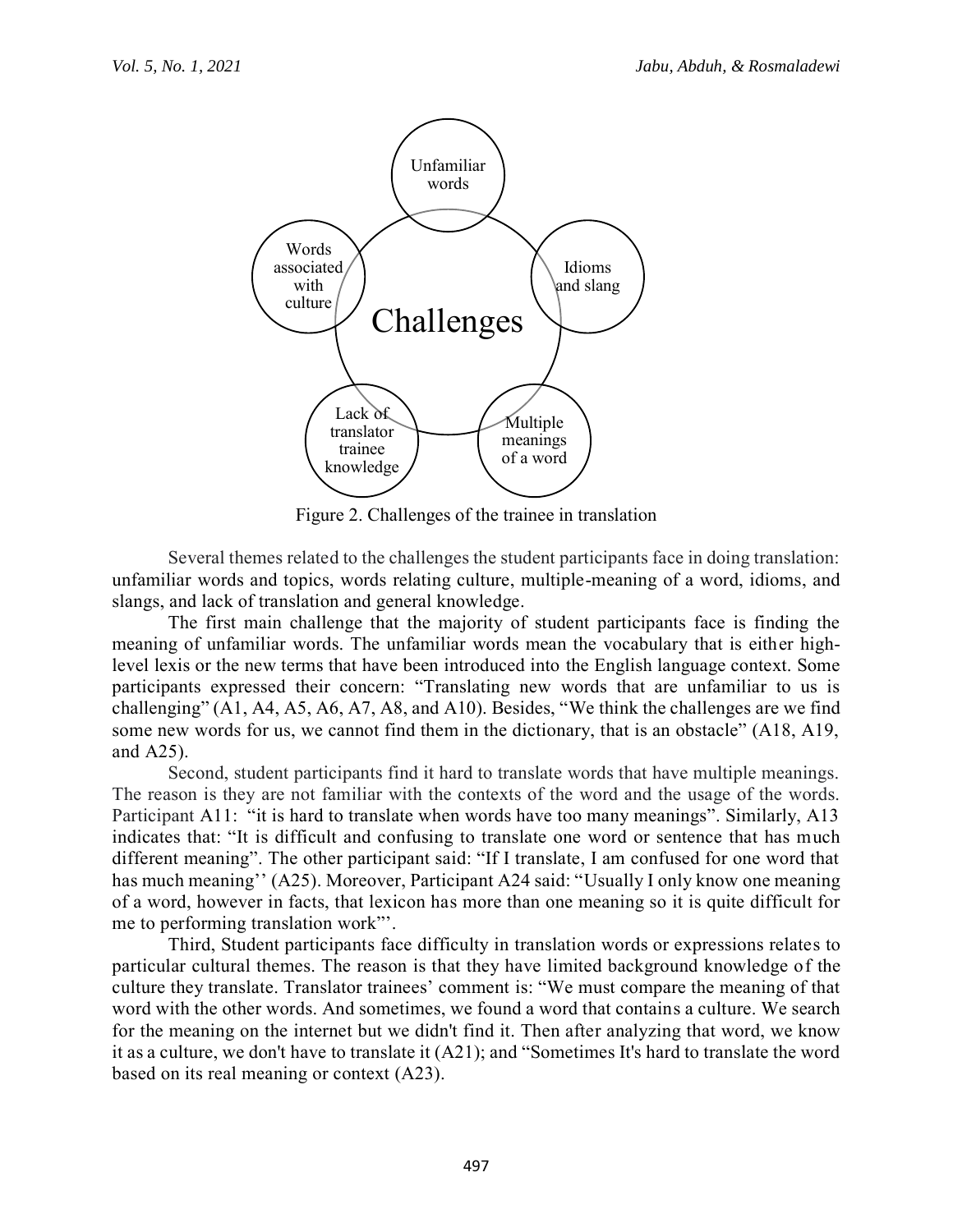Fourth, translator trainees face difficulty in translating idioms and slang words. The reason is that they are not familiar with the context where the idiom can be used. They comment that: A9. Paraphrasing, idioms, terms, slangs, etc. It's so difficult to understood (A9). Similarly, A12. I think the challenge is the phrases that hard to translate" (A12). Further, the students describe: "The more challenging is when we should translate idioms or phrases. Because we can't find it in the dictionary, we have to be diligent to read or look for in other sources"(A17). Furthermore, for students, "When translating a journal or maybe a book and sometimes when I found a new vocabulary, idioms, clause or phrase that I never hear before" (A20).

Finally, the lack of translating knowledge and general affairs are the challenges they face in translation. Student translators said: "The challenges are fewer vocabularies, background knowledge of something, and how to choose the right words to interpret the nuances of the sentence so the impression is correct" (A2). Besides, lack of knowledge on translation becomes their challenges: A lack of vocabulary and knowledge and skill (A16) and "lack of vocabulary and lack of how to translate the expressions in English into Indonesian correctly" (A26).

From the findings of the challenges above, it can be grouped into two categories: linguistics hurdles and non-linguistic challenges. The linguistics relates to the basic concept of the language, which is, the mastery of words. This type of challenge can also be called a conceptual challenge (Olohan, 2013) where the mastery of the fundamental elements of the language is a must to be a good translator. On the other hand, non-linguistic challenge or technical challenges (Abduh & Rosmaladewi, 2019) relates to the general knowledge that a translator should possess to be able to translate clearly and naturally.

## **Conclusion**

This study expands the key motivational element in the translation and interpreting domain. The findings encompass trainee translators portraying their ideal future selves: facilitating to improve their English skills, preparing for the profession, gaining new general knowledge, understanding the procedure of translation, and grasping the meaning of both written and oral texts. Although they gain positive psychological stimuli, students face both linguistics and general knowledge challenges in translation. Thus, there is a tendency that the more the student translators engage in translation training, the better their ability they can do the translation.

From these findings, the implication is that the training of translation can consider the motivational substance to meet the demand of the translator trainee. Therefore, this finding of the research provide a very insightful thought and can become a very substantial basis for future studies. Further research is important to carry out since this research is not focused on the theme of motivation, the challenge of translation, and more importantly on the translation quality of students in translation either from Indonesian to English or vice versa, from English to Indonesian. It is also important to study the set of translating criteria and the ways to use for translation studies locally and globally.

Declaration of conflicting interest

The authors state that there is no conflict of interest concerning the publication of this paper.

### Funding acknowledgment:

This research article is supported by the PNBP Community Services in 2019. We thank the Rector of Universitas Negeri Makassar for the grant.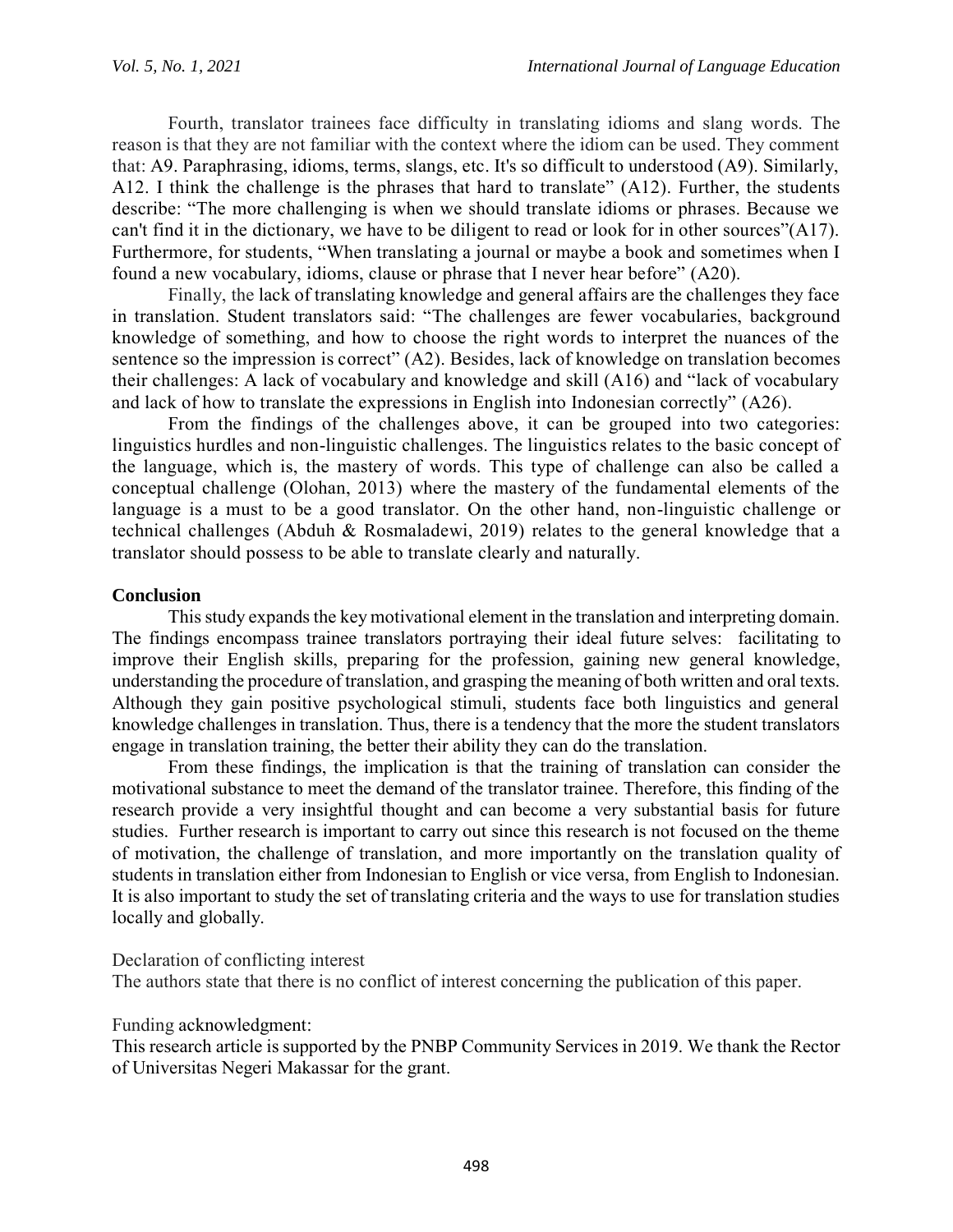## **References**

- Abdolmaleki, S. D., Tavakoli, M., & Ketabi, S. (2018). Agency in non-professional manga translation in Iran. *Translation & Interpreting: The International Journal for Translation and Interpreting*, *10*(1), 92–110. https://doi.org/10.12807/ti.110201.2018.a06
- Abduh, A. (2018). Lecturers' perceptions on factors influencing the implementation of bilingual instruction in Indonesian universities. *Journal of Applied Research in Higher Education*, *10*(3), 206–216.
- Abduh, A., & Rosmaladewi, R. (2018). Promoting Intercultural Competence in Bilingual Programs in Indonesia. *SAGE Open*, *8*(3), 1–7.
- Abduh, A., & Rosmaladewi, R. (2019). Language Policy, Identity, and Bilingual Education in Indonesia: A Historical Overview. *XLinguae*, *12*(1), 219–227. Retrieved from http://xlinguae.eu/2019\_12\_01\_17.html
- Abduh, A., Rosmaladewi, R., & Basri, M. (2018). Internationalization Awareness and Commitment of Indonesian Higher Education. *New Educational Review*, *51*(1), 162–171. https://doi.org/DOI: 10.15804/tner.2017.50.4.13
- Dörnyei, Z., & Chan, L. (2013). Motivation and vision: An analysis of future L2 self images, sensory styles, and imagery capacity across two target languages. *Language Learning*, *63*(3), 437–462. https://doi.org/10.1111/lang.12005
- Gall, M., Gall, J., & Borg, W. (2007). *Educational research: an introduction*. Boston: Pearson/ Allyn & Bacon.
- Halim, S. M. A. (2011). Improving EFL majors' critical reading skills and political awareness: A proposed translation program. *International Journal of Educational Research*, *50*(5–6), 336–348.
- Liu, C., & Yu, C. (2019). Understanding students ' motivation in translation learning : a case study from the self-concept perspective. *Asian-Pacific Journal of Second and Foreign Language Education*, *4*(4), 1–19.
- Mccartney, J. L. (2016). Is grit the 'X-factor' for interpreters leaving the profession? *Translation & Interpreting: The International Journal for Translation and Interpreting*, *8*(1), 30–51. https://doi.org/10.12807/ti.108201.2016.a03
- Nafisah, N. D., Hartono, R., & Yuliasri, I. (2018). Translation Methods and Degree of Equivalence in English-Indonesian Translation of Leo Tolstoy's "God Sees The Truth But Waits." *Rainbow: Journal of Literature, Linguistics and Cultural Studies*, *7*(2), 1–10.
- Neville, C. (2007). *Introduction to Research and Research Methods*. Bradford: University of Bradford.
- Newmark, P. (1998). *A Textbook of Translation*. New York: Shanghai Foreign Language Education Press.
- Olohan, M. (2013). Why do you translate ? Motivation to volunteer and TED translation. *Translation Studies*, (August), 37–41. https://doi.org/10.1080/14781700.2013.781952
- Pandey, P., & Pandey, M. M. (2015). *Research Methodology: Tools and Techniques*. Romania: Bridge Center.
- Pardede, P. (2007). *Strategi Penerjemahan Metafora Bahasa Indonesia ke dalam Bahasa Inggris dalam Antologi Puisi On Foreign Shores: American Image in Indonesian Poetry*. Jakarta: Universitas Kristen Indonesia.
- Robinson, D. (2002). *Becoming a Translator*. London and New York: Routledge.
- Rohana, Y., Santos, R., & Djatmika. (2017). Gaya Bahasa, Teknik Penerjemahan, dan Kualitas Terjemahan Dalam Dongeng Disney Dwibahasa Berjudul Cinderella: My Bedtime Story